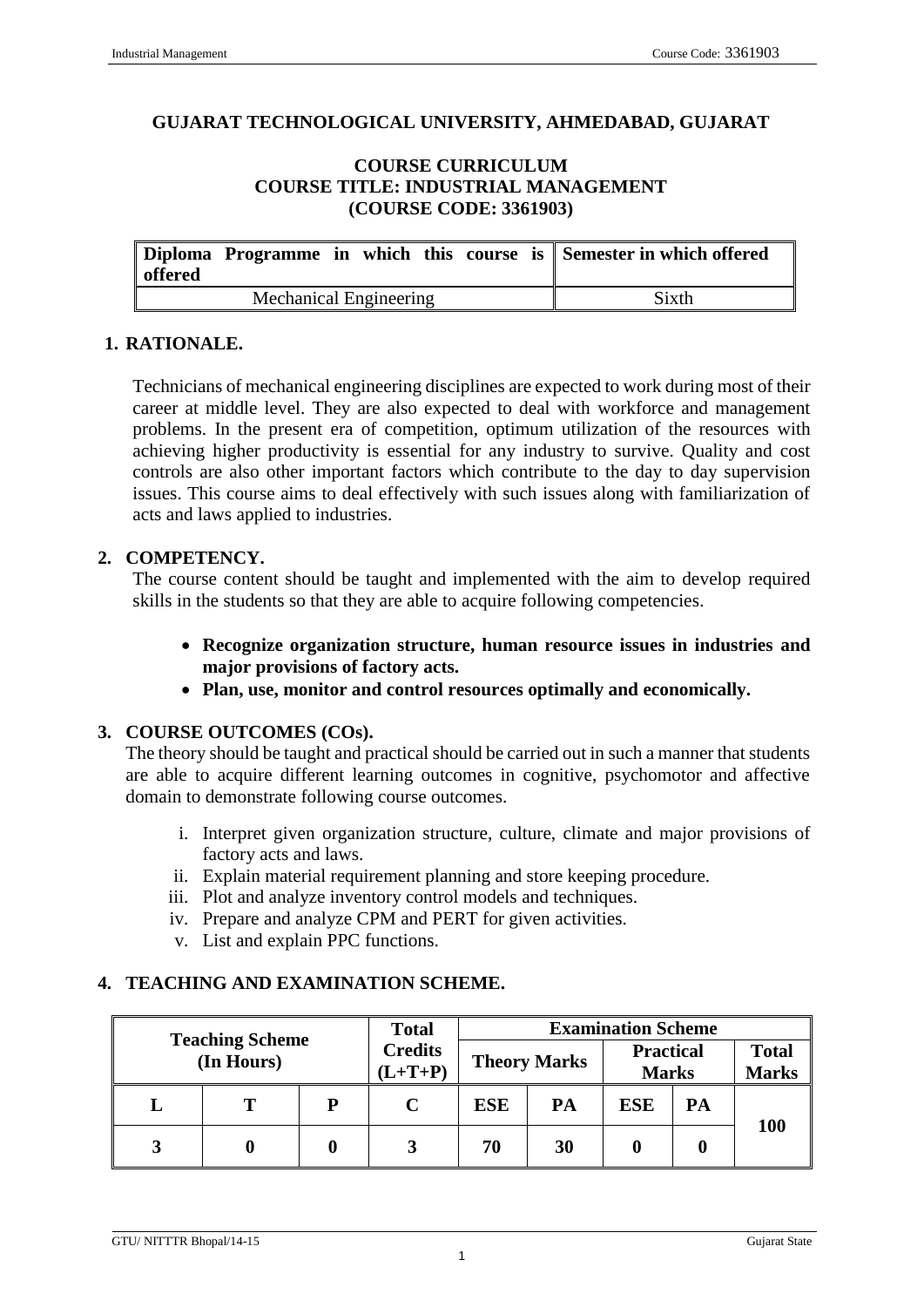Legends: L-Lecture; T – Tutorial/Teacher Guided Theory Practice; P -Practical; C – Credit, ESE -End Semester Examination; PA - Progressive Assessment.

| 5. COURSE CONTENT DETAILS. |  |
|----------------------------|--|
|----------------------------|--|

|                         | <b>Major Learning</b>   |     |                                                  |
|-------------------------|-------------------------|-----|--------------------------------------------------|
|                         | <b>Outcomes</b>         |     |                                                  |
| Unit                    | (in cognitive           |     | <b>Topics and Sub-topics</b>                     |
|                         | domain)                 |     |                                                  |
|                         | Describe<br>the<br>1a.  | 1.1 | definition,<br>System-<br>concept,<br>types,     |
| Unit $- I$ .            | of<br>types             |     | parameters, variables and behavior.              |
|                         | organization            | 1.2 | Management – definition and functions.           |
| Introduction.           | structure.              | 1.3 | Organization structure:                          |
|                         | 1b. Identify factors    |     | Definition.<br>i.                                |
|                         | affecting moral.        |     | ii. Goals.                                       |
|                         | 1c. Explain             |     | iii. Factors<br>considered<br>in                 |
|                         | important               |     | formulating structure.                           |
|                         | provisions<br>of        |     | iv. Types.                                       |
|                         | factory act and         |     | v. Advantages and disadvantages.                 |
|                         | labour laws.            |     | vi. Applications.                                |
|                         |                         | 1.4 | Concept, meaning and importance of               |
|                         |                         |     | division of labor, scalar & functional           |
|                         |                         |     | processes, span of control, delegation of        |
|                         |                         |     | centralization<br>authority,<br>and              |
|                         |                         |     | decentralization<br>industrial<br>in             |
|                         |                         |     | management.                                      |
|                         |                         | 1.5 | Organizational culture and climate -             |
|                         |                         |     | meaning,<br>differences<br>factors<br>and        |
|                         |                         |     | affecting them.                                  |
|                         |                         | 1.6 | Moral-factors affecting moral.                   |
|                         |                         | 1.7 | Relationship<br>between<br>moral<br>and          |
|                         |                         |     | productivity.                                    |
|                         |                         | 1.8 | Job satisfaction- factors influencing job        |
|                         |                         |     | satisfaction.                                    |
|                         |                         | 1.9 | Important provisions of factory act and          |
|                         |                         |     | labor laws.                                      |
|                         | 2a. Draw CPM and        | 2.1 | $\&$<br>PERT-meaning,<br><b>CPM</b><br>features, |
| $Unit - II$             | PERT diagrams           |     | difference, applications.                        |
|                         | based on given          | 2.2 | Understand different terms used in               |
| <b>Critical</b><br>Path | conditions<br>and       |     | network diagram.                                 |
| <b>Method</b> (CPM)     | data.                   | 2.3 | Draw network diagram for a real life             |
| and                     | 2b. Determine           |     | project containing 10-15 activities,             |
| <b>Programme</b>        | critical path on        |     | computation of LPO and EPO.(Take                 |
| <b>Evaluation</b>       | CPM and PERT.           |     | minimum three examples).                         |
| <b>Review</b>           | 2c. Calculate floats    | 2.4 | Determination of critical path<br>on             |
| <b>Technique</b>        | <b>CPM</b><br>and<br>on |     | network.                                         |
| (PERT).                 | PERT.                   | 2.5 | Floats, its types and determination of           |
|                         |                         |     | floats.                                          |
|                         |                         | 2.6 | Crashing of network, updating and its            |
|                         |                         |     | applications.                                    |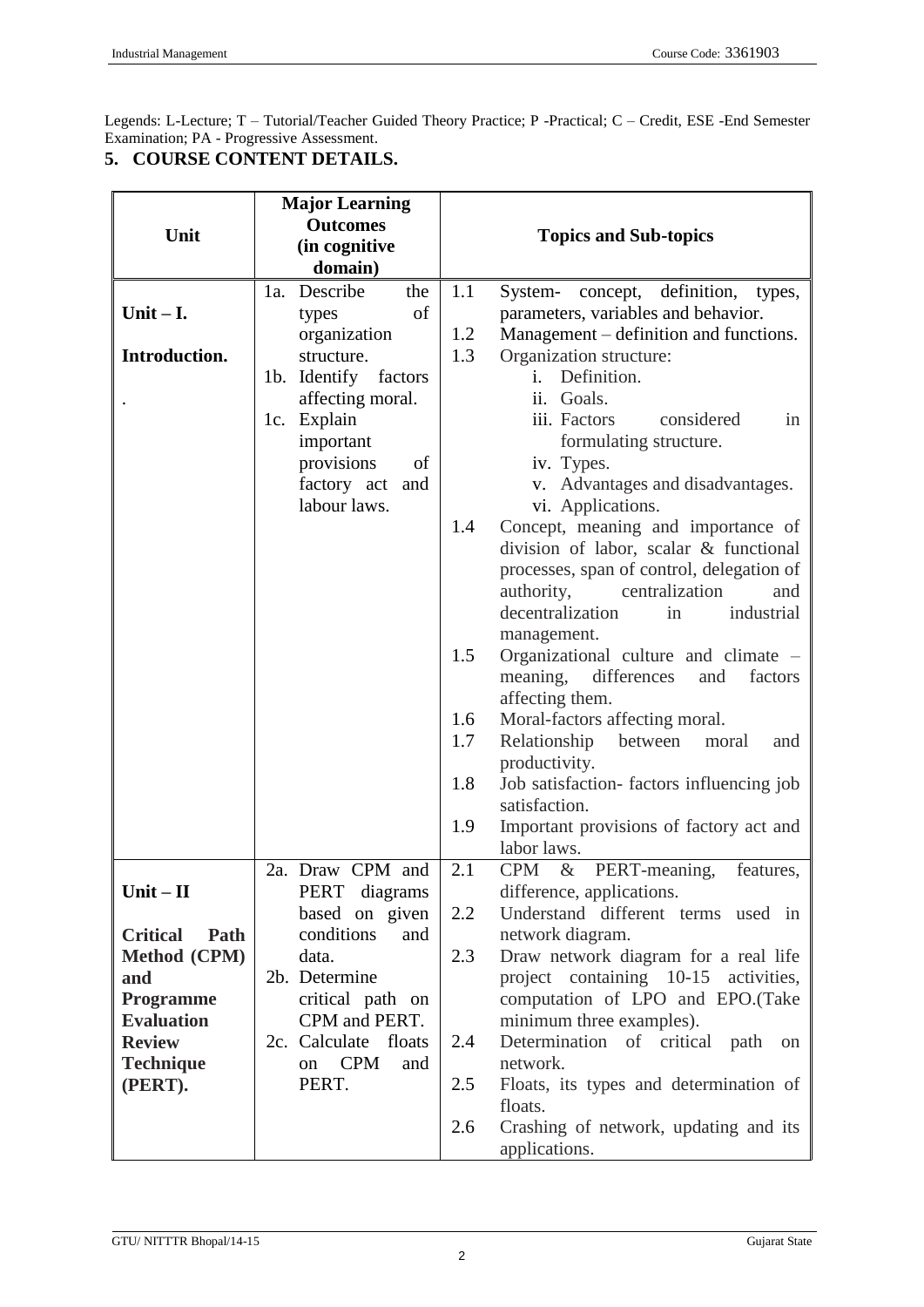| Unit                                                | <b>Major Learning</b><br><b>Outcomes</b><br>(in cognitive<br>domain)                                                                                                                                                                                                                                | <b>Topics and Sub-topics</b>                                                                                                                                                                                                                                                                                                                                                                                                                                                                                                                                                                                                                                                                                                                                                                                                                                                                                                                                                                                                                                                                                   |
|-----------------------------------------------------|-----------------------------------------------------------------------------------------------------------------------------------------------------------------------------------------------------------------------------------------------------------------------------------------------------|----------------------------------------------------------------------------------------------------------------------------------------------------------------------------------------------------------------------------------------------------------------------------------------------------------------------------------------------------------------------------------------------------------------------------------------------------------------------------------------------------------------------------------------------------------------------------------------------------------------------------------------------------------------------------------------------------------------------------------------------------------------------------------------------------------------------------------------------------------------------------------------------------------------------------------------------------------------------------------------------------------------------------------------------------------------------------------------------------------------|
| $Unit - III$<br><b>Materials</b><br>Management.     | 3a. Apply<br>the<br>procedure<br>for<br>purchase.<br>3b. Practice the store<br>keeping<br>procedures.<br>3c. Interpret<br>given<br>inventory model.<br>3d. Derive Economic<br>Order Quantity<br>for given data.<br>3e. Identify<br>applications<br>of<br>Material<br>Requirement<br>Planning (MRP). | 3.1<br>Material<br>management-definition,<br>functions, importance, relationship with<br>other departments.<br>3.2<br>Purchase<br>objectives,<br>purchasing<br>systems, purchase procedure, terms and<br>forms used in purchase department.<br>3.3<br>Storekeeping- functions, classification<br>of stores as centralized and decentralized<br>with their advantages, disadvantages and<br>application in actual practice.<br>Functions of store, types of records<br>3.4<br>maintained by store, various types and<br>applications of storage equipment, need<br>and general methods for codification of<br>stores.<br>3.5<br>Inventory control:<br>i. Definition.<br>ii.<br>Objectives.<br>iii. Derivation for expression for<br>Order<br>Economic<br>Quantity<br>(EOQ) and numeric examples.<br>iv. ABC analysis and other modern<br>methods of analysis.<br>v. Various<br>types<br>inventory<br>of<br>such<br>Wilson's<br>models<br>as<br>inventory model, replenishment<br>model and two bin model. (Only<br>sketch and understanding, no<br>derivation.).<br>Material Requirement Planning (MRP)-<br>3.6 |
|                                                     | 4a. Schedule<br>the                                                                                                                                                                                                                                                                                 | concept, applications and brief details<br>about software packages available in<br>market.<br>4.1 Types and examples of production.                                                                                                                                                                                                                                                                                                                                                                                                                                                                                                                                                                                                                                                                                                                                                                                                                                                                                                                                                                            |
| $Unit - IV$<br><b>Production</b><br>planning<br>and | operations based<br>on available data<br><b>PPC</b><br>using<br>techniques.                                                                                                                                                                                                                         | 4.2 PPC :<br>Need and importance.<br>i.<br>Functions.<br>ii.<br>Forms used and their importance.<br>111.                                                                                                                                                                                                                                                                                                                                                                                                                                                                                                                                                                                                                                                                                                                                                                                                                                                                                                                                                                                                       |
| Control (PPC).                                      | 4b. Schedule<br>using<br>critical<br>ratio<br>scheduling<br>technique<br>4c. Identify<br>the<br>factors<br>and<br>resources                                                                                                                                                                         | iv.<br>General approach for each type of<br>production.<br>4.3 Scheduling-<br>meaning<br>and need<br>for<br>productivity and utilisation.<br>4.4 Gantt chart- Format and method to<br>prepare.<br>4.5 Critical<br>ratio scheduling-method<br>and<br>numeric examples.                                                                                                                                                                                                                                                                                                                                                                                                                                                                                                                                                                                                                                                                                                                                                                                                                                          |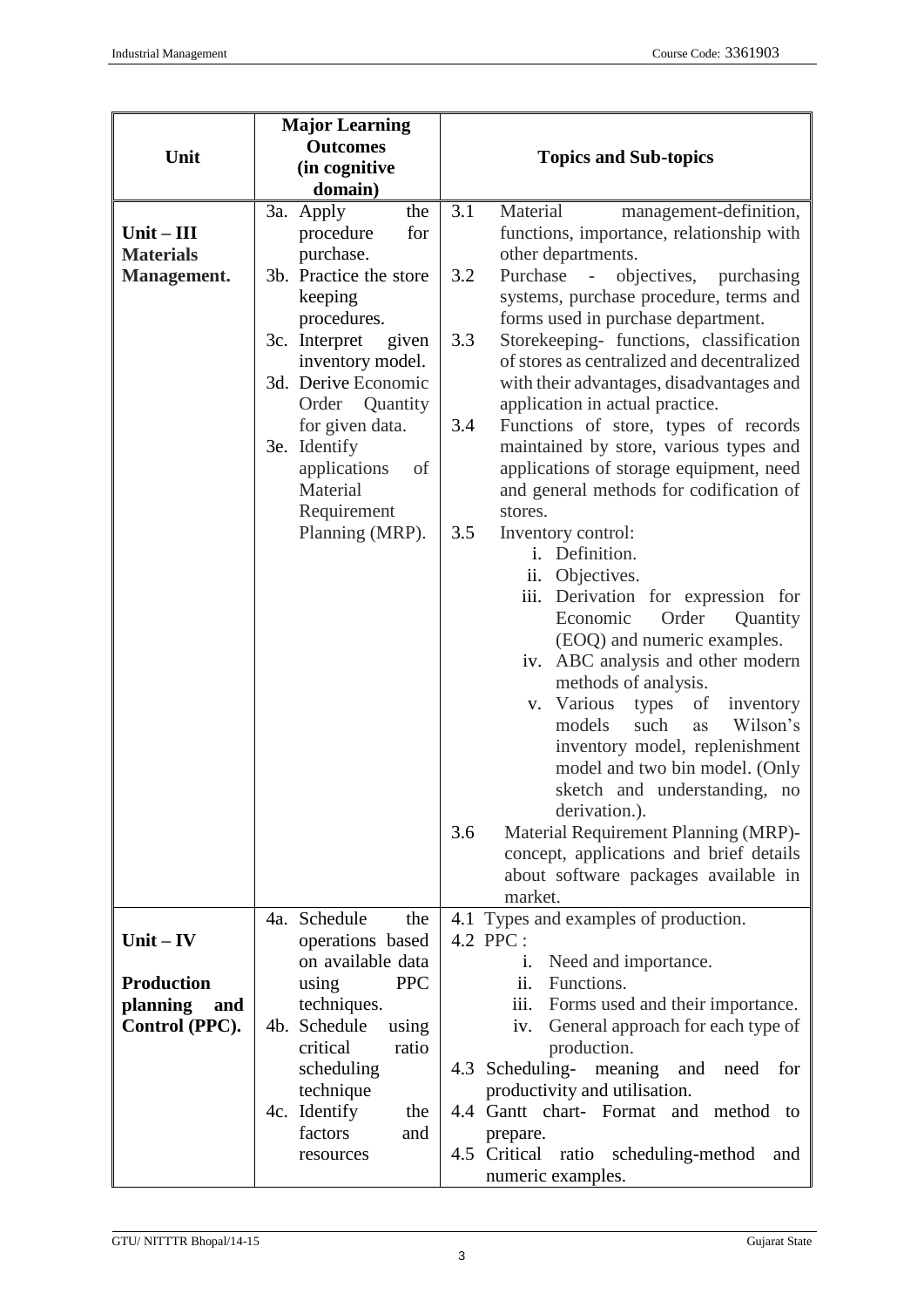| Unit                                                             | <b>Major Learning</b><br><b>Outcomes</b><br>(in cognitive<br>domain)                                                                                                                                                               | <b>Topics and Sub-topics</b>                                                                                                                                                                                                                                                                                                                                                                                                                                                                                                                    |
|------------------------------------------------------------------|------------------------------------------------------------------------------------------------------------------------------------------------------------------------------------------------------------------------------------|-------------------------------------------------------------------------------------------------------------------------------------------------------------------------------------------------------------------------------------------------------------------------------------------------------------------------------------------------------------------------------------------------------------------------------------------------------------------------------------------------------------------------------------------------|
| $Unit - V$<br><b>Value Analysis</b><br>(VA) and Cost<br>Control. | affecting<br>the<br>bottlenecking.<br>4d. Schedule<br>using<br>Gantt chart with<br>help<br>of<br>the<br>Annexure-I<br>for<br>given data.<br>5a. Apply<br>value<br>analysis and cost<br>control<br>techniques<br>for<br>given case. | 4.6 Scheduling using Gantt Chart (for at least<br>5-7 components having 5-6 machining<br>operations, with processes, setting and<br>operation time for each component and<br>process, resources available, quantity and<br>other necessary data), At least two<br>examples.<br>4.7 Bottlenecking- meaning, effect and ways<br>to reduce.<br>5.1 VA-definition, terms used, process and<br>importance.<br>5.2 VA flow diagram.<br>5.3 DARSIRI method of VA.<br>5.4 Case study of VA-at least two.<br>5.5 Waste-types, sources and ways to reduce |
|                                                                  |                                                                                                                                                                                                                                    | them.<br>5.6 Cost control-methods and important guide<br>lines.                                                                                                                                                                                                                                                                                                                                                                                                                                                                                 |
| $Unit - VI$<br><b>Recent Trends</b><br>in IM.                    | 6a. Describe recent<br>practices<br>being<br>adopted<br>in<br>industrial<br>management.                                                                                                                                            | 6.1 ERP (Enterprise resource planning) -<br>concept, features and applications.<br>6.2 Important features of MS Project.<br>6.3 Logistics-concept, need and benefits.<br>6.4 Just in Time (JIT)-concept and benefits.<br>6.5 Supply chain management-concept and<br>benefits.                                                                                                                                                                                                                                                                   |

# **6. SUGGESTED SPECIFICATION TABLE WITH HOURS AND MARKS (THEORY).**

| Unit         |                                                                                    | <b>Teaching</b> | <b>Distribution of Theory Marks</b> |                       |                   |                              |
|--------------|------------------------------------------------------------------------------------|-----------------|-------------------------------------|-----------------------|-------------------|------------------------------|
| No.          | <b>Unit Title</b>                                                                  | <b>Hours</b>    | R<br><b>Level</b>                   | U<br><b>Level</b>     | A<br><b>Level</b> | <b>Total</b><br><b>Marks</b> |
| $\mathbf{I}$ | Introduction.                                                                      | 6               | 6                                   | 4                     | $\Omega$          | 10                           |
| $\mathbf{I}$ | Critical Path Method (CPM) and<br>Programme Evaluation Review<br>Technique (PERT). | 10              | $\overline{4}$                      | 6                     | 7                 | 17                           |
| Ш            | Materials Management.                                                              | 8               | 6                                   | 4                     | $\overline{A}$    | 14                           |
| IV           | Production Planning and Control<br>$(PPC)$ .                                       | 10              | 6                                   | 4                     | 7                 | 17                           |
| $\mathbf{V}$ | Value Analysis (VA) and Cost<br>Control.                                           | $\overline{4}$  | $\overline{4}$                      | $\mathcal{D}_{\cdot}$ | $\Omega$          | 6                            |
| VI           | Recent Trends in IM.                                                               | 4               | 6                                   | $\Omega$              | $\Omega$          | 6                            |
|              | Total                                                                              | 42              | 32                                  | 20                    | 18                | 70                           |

Legends:  $R =$  Remember U= Understand; A= Apply and above levels (Bloom's revised taxonomy).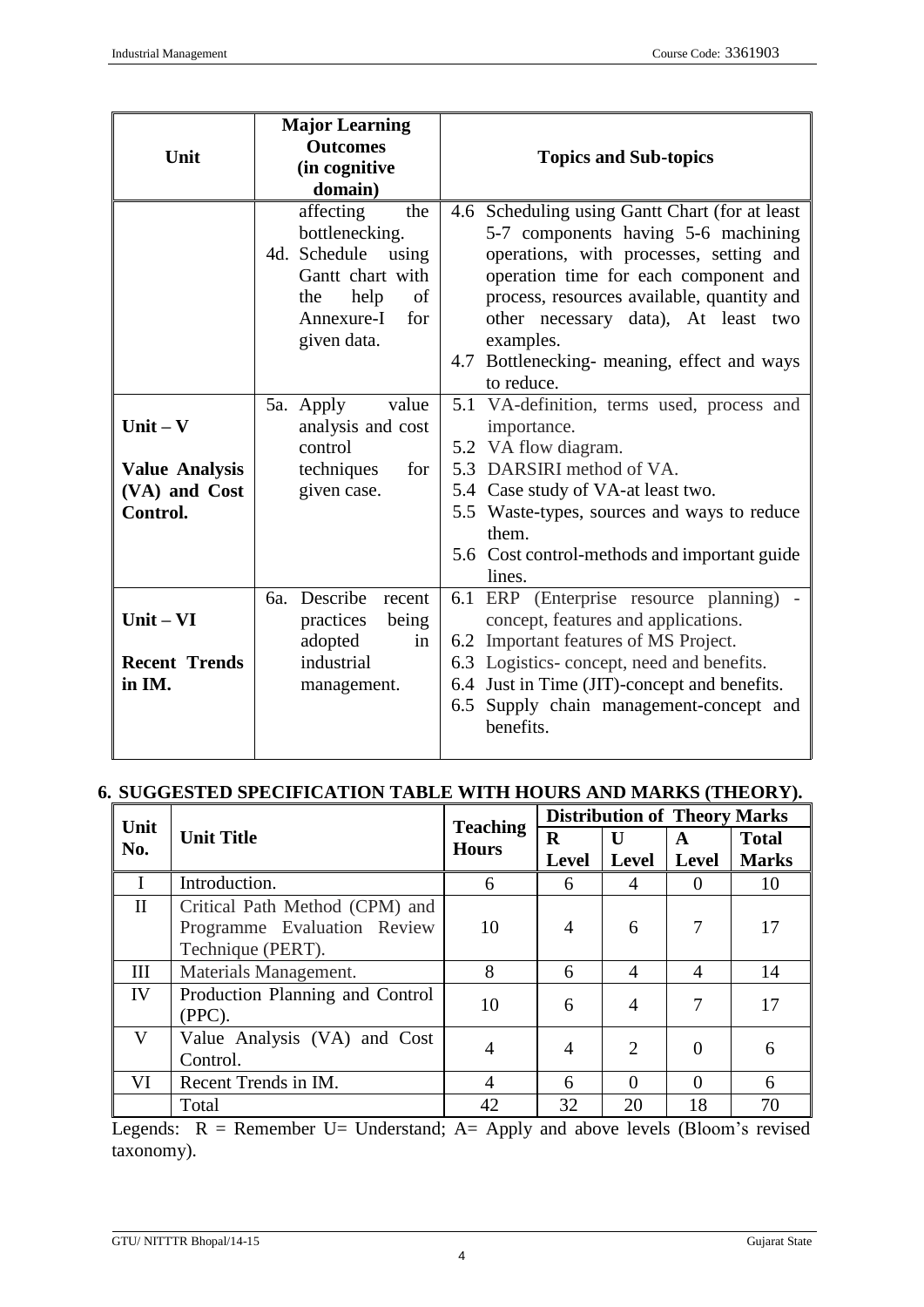#### **Notes:**

- a. This specification table shall be treated as a general guideline for students and teachers. The actual distribution of marks in the question paper may vary slightly from above table.
- b. If mid-sem test is part of continuous evaluation, unit numbers I, II (Up to 2.4 only) and IV (Up to 4.7 only) are to be considered.
- c. Ask the questions from each topic as per marks weight age. Numerical questions are to be asked only if it is specified. Optional questions must be asked from the same topic.

# **7. SUGGESTED LIST OF PRACTICAL/EXERCISE**

**…………………………….Not Required…………………………………………….**

# **8. SUGGESTED LIST OF STUDENT ACTIVITIES.**

| Sr. No.                   | <b>Activity</b>                                                                   |
|---------------------------|-----------------------------------------------------------------------------------|
|                           | Given the data, prepare the network diagram and determine critical path, EPO, LPO |
|                           | and floats.                                                                       |
| ii.                       | Given the data, prepare the scheduling using Gantt chart.                         |
| $\overline{\text{iii}}$ . | Perform value analysis for given case.                                            |

# **9. SPECIAL INSTRUCTIONAL STRATEGIES (if any).**

| Sr.<br>No.   | Unit | <b>Unit Name</b>                                                          | <b>Strategies</b>                                                                         |
|--------------|------|---------------------------------------------------------------------------|-------------------------------------------------------------------------------------------|
| 1.           |      | Introduction.                                                             | Video movies.                                                                             |
| ii.          | П    | Critical path method (CPM) and pre<br>evaluation review technique (PERT). | Video movies, solving tutorials, real<br>life industries situation, industrial<br>visits. |
| iii.         | Ш    | Materials management.                                                     | Video movies, real life industries<br>situation, industrial visits.                       |
| iv.          | IV   | Production<br>planning<br>and<br>control<br>$(PPC)$ .                     | Video movies, solving tutorials, real<br>life industries situation, industrial<br>visits. |
| $\mathbf{V}$ | V    | Value analysis (VA) and cost control.                                     | Analyzing real cases, video movies.                                                       |
| V1           | VI   | Recent trends in IM.                                                      | Industrial visits, movies.                                                                |

# **10. SUGGESTED LEARNING RESOURCES.**

#### **A. List of Books:**

| S.<br>No. | <b>Title of Book</b>                             | Author        | <b>Publication</b> |
|-----------|--------------------------------------------------|---------------|--------------------|
| i.        | principles<br>CPM & PERT<br>and<br>Applications. | L.S.Srinath.  |                    |
| ii.       | Modern Production Management.                    | Buffa.        |                    |
| iii.      | Materials Management.                            | N. Nair.      |                    |
| iv.       | Industrial Engineering & Management.             | O. P. Khanna. |                    |
| V.        | Value Analysis.                                  | Mikes.        |                    |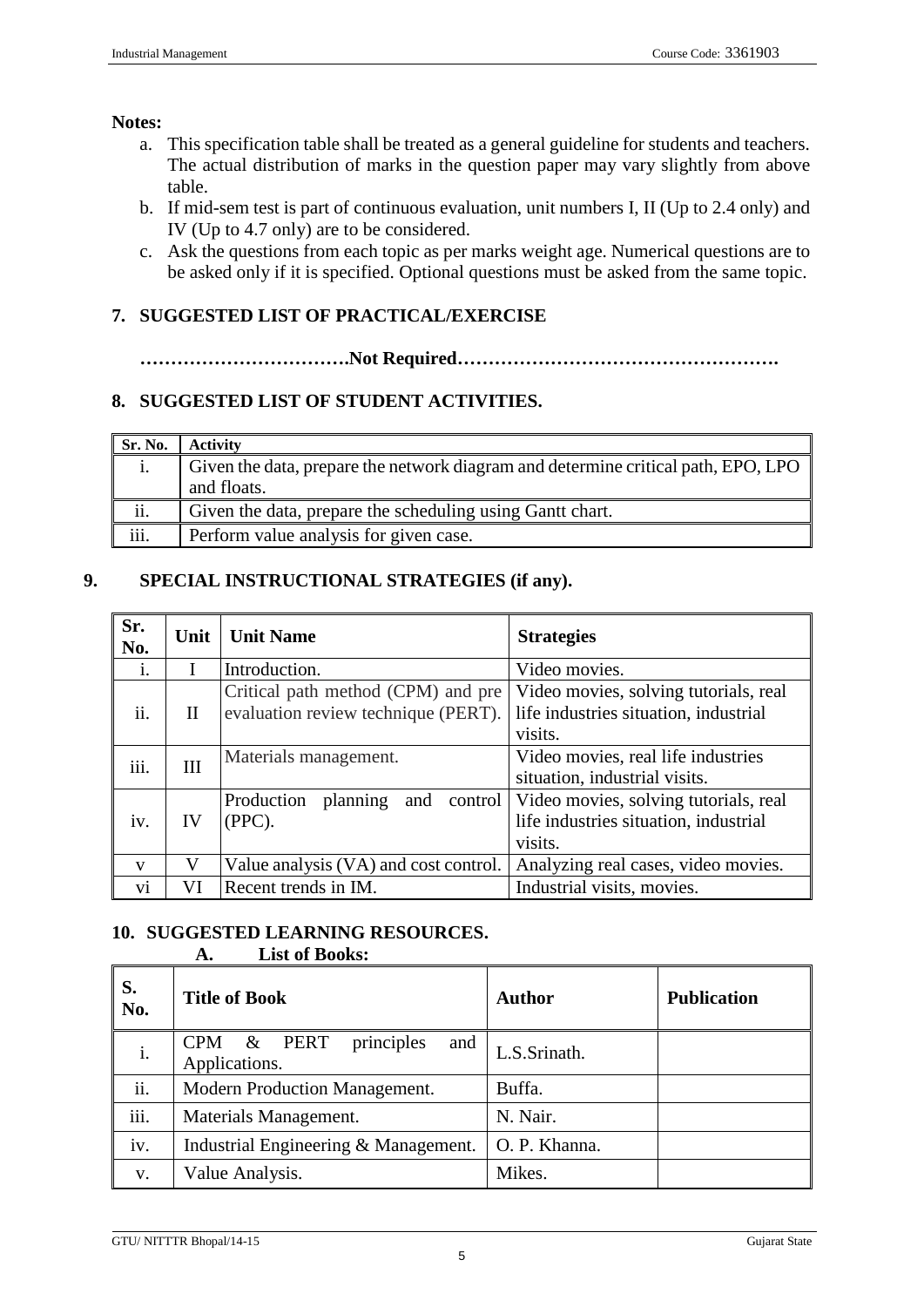### **B. List of Major Equipment/ Instrument with Broad Specifications:**

| Sr. No. | Resource with brief specification.  |
|---------|-------------------------------------|
|         | Necessary freeware-other softwares. |

# **C. List of Software/Learning Websites.**

- i. [www.youtube.com/watch?v=SF53ZZsP4ik](http://www.youtube.com/watch?v=SF53ZZsP4ik)
- ii. www.youtube.com/watch?v=iPZlQ3Zx5zc
- iii. web.stanford.edu/class/cee320/CEE320B/CPM.pdf
- iv. [www.criticaltools.com/](http://www.criticaltools.com/pertchartexpertsoftware.htm)**pert**chartex**pert**software.htm
- v. en.wikipedia.org/wiki/Program\_evaluation\_and\_review\_technique
- vi. [www.netmba.com/operations/project/](http://www.netmba.com/operations/project/pert/)**pert**/

# **11. COURSE CURRICULUM DEVELOPMENT COMMITTEE**

#### **Faculty Members from Polytechnics**.

**Prof. A. M. Talsaniya**, Lecturer in Mechanical Engineering, Sir BPI, Bhavnagar.

### **Coordinator and Faculty Members from NITTTR Bhopal.**

- **Dr. Vandna Somkuwar,** Associate Professor, Department of Mechanical Engineering,
- **Dr. A.K. Sarathe,** Associate Professor; Department of Mechanical Engineering.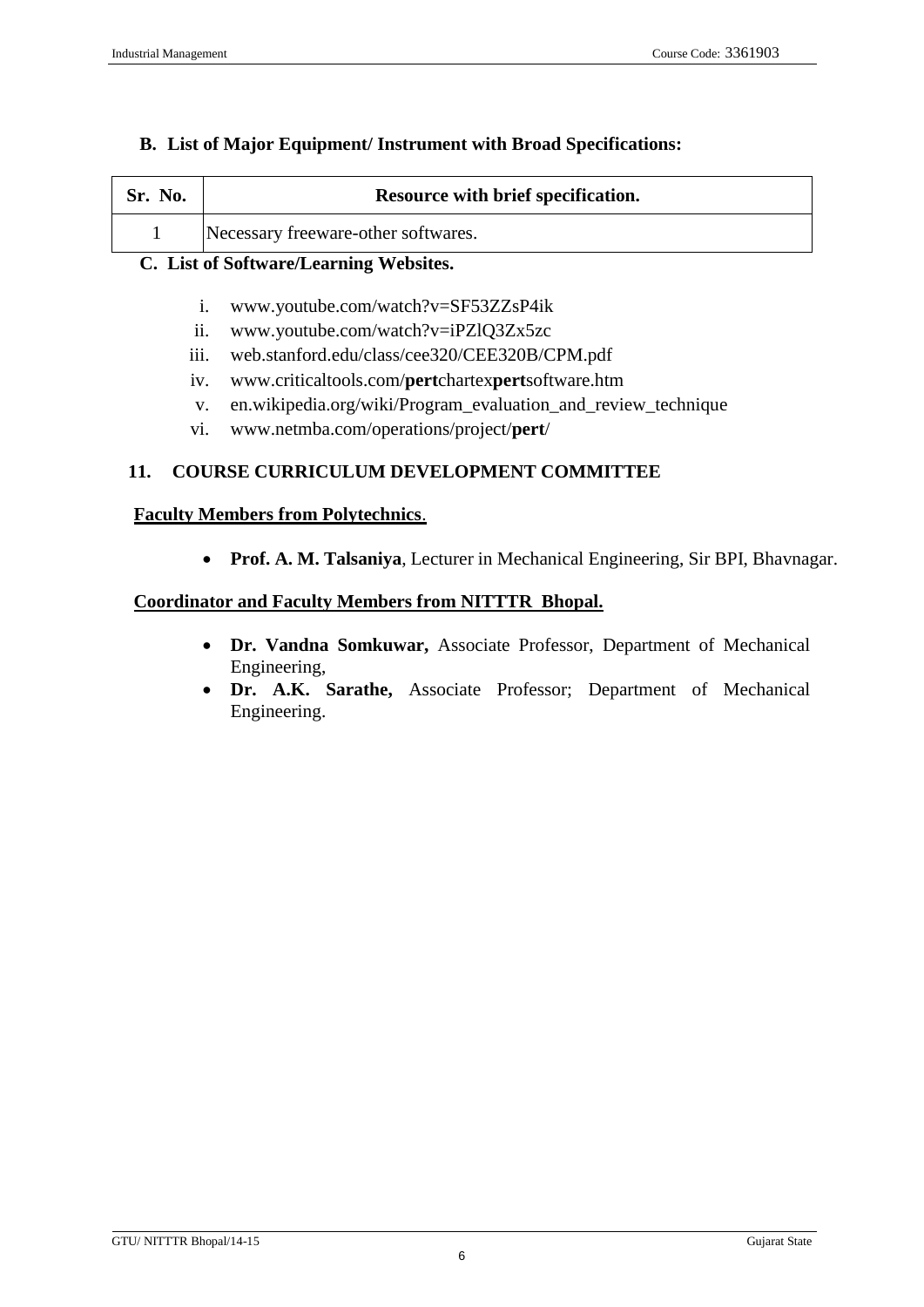# ANNEXURE – I

### A. GIVE DETAILS OF EACH PART IN FOLLOWING FORMAT.

| <b>PART NUMBER</b> |                |                             | <b>PART NAME</b>        |                |
|--------------------|----------------|-----------------------------|-------------------------|----------------|
| <b>MATERIAL</b>    |                |                             | <b>BATCH QUANTITY</b>   |                |
|                    |                |                             |                         |                |
| OP.NO.             | <b>PROCESS</b> | SETTING TIME / BATCH (MIN). | OP. TIME / PIECE (MIN). | <b>MACHINE</b> |
|                    |                |                             |                         |                |
|                    |                |                             |                         |                |
|                    |                |                             |                         |                |
|                    |                |                             |                         |                |
|                    |                |                             |                         |                |
|                    |                |                             |                         |                |
|                    |                |                             |                         |                |

#### B. RESOURCE DETAILS:

| <b>NAME OF</b><br><b>MACHINE</b> | <b>NUMBER OF</b><br><b>MACHINES</b> | <b>MACHINE AVAILABLE FOR</b><br><b>NUMBER OF HOURS / DAY</b><br>(TOTAL FOR ALL SHIFTS). | <b>NUMBER OF WORKING</b><br>DAYS / MONTH. | <b>TOTAL HOURS</b><br><b>AVALABLE PER</b><br><b>MONTH</b> |
|----------------------------------|-------------------------------------|-----------------------------------------------------------------------------------------|-------------------------------------------|-----------------------------------------------------------|
|                                  |                                     |                                                                                         |                                           |                                                           |
|                                  |                                     |                                                                                         |                                           |                                                           |
|                                  |                                     |                                                                                         |                                           |                                                           |
|                                  |                                     |                                                                                         |                                           |                                                           |
|                                  |                                     |                                                                                         |                                           |                                                           |
|                                  |                                     |                                                                                         |                                           |                                                           |
|                                  |                                     |                                                                                         |                                           |                                                           |
|                                  |                                     |                                                                                         |                                           |                                                           |